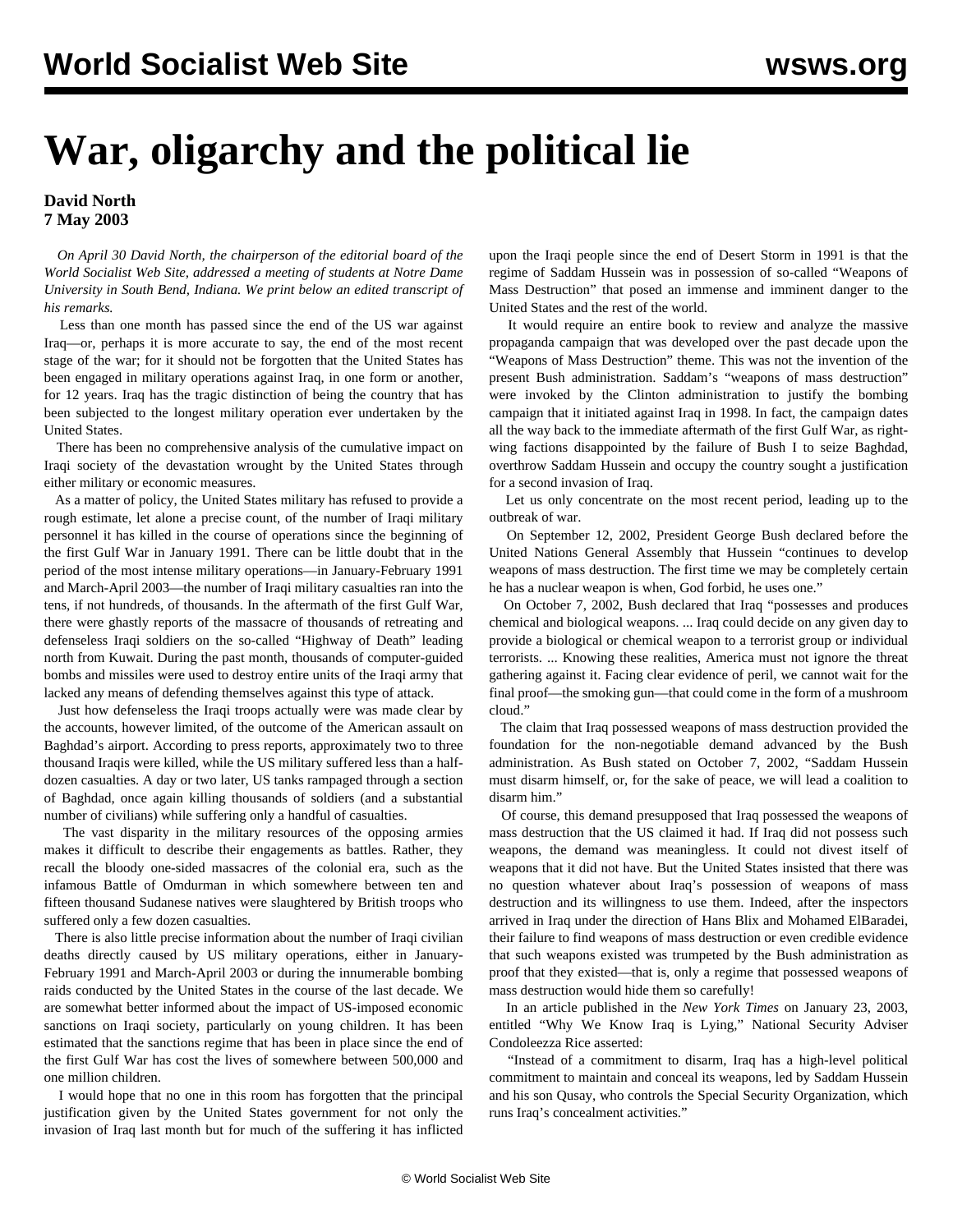The climax of the Bush administration's weapons of mass destruction campaign came on February 5, 2003, when Secretary of State Colin Powell appeared before the United Nations Security Council to present the US government's case for war. I will cite several passages from his speech:

 1. "While we were in this council chamber debating resolution 1441 last fall, we know, we know from sources, that a missile brigade outside Baghdad was dispensing rocket launchers and warheads containing biological warfare agents to various locations in western Iraq."

 2. "We know that Iraq has at least seven of these mobile, biological agent factories. The truck mounted ones have at least two or three trucks each"

 3. "There can be no doubt that Saddam Hussein has biological weapons and the capability to rapidly produce more, many more. And he has the ability to disperse these lethal poisons and diseases in ways that can cause massive death and destruction."

 4. "Our conservative estimate is that Iraq today has a stockpile of between 100 and 500 tons of chemical weapons agents. That is enough to fill 16,000 battlefield rockets."

 5. "Saddam Hussein has chemical weapons ... we have sources who tell us that he recently has authorized his field commanders to use them."

 6. "Iraqi denials of supporting terrorism take their place alongside the other Iraqi denials of weapons of mass destruction. It is all a web of lies."

 7. "Leaving Saddam Hussein in possession of weapons of mass destruction for a few more months or years is not an option, not in the post September 11th world."

 The mass media was enthralled by Powell's UN performance, proclaiming unanimously that he had presented an irrefutable indictment of the Iraqi regime. The most politically significant response came from its liberal segment, which seized upon the opportunity provided by Powell to fall completely in line with the war plans of the Bush administration.

 Richard Cohen of the *Washington Post* proclaimed in a column published the day after Powell's presentation:

 "The evidence he presented to the United Nations—some of it circumstantial, some of it absolutely bone-chilling in its detail—had to prove to anyone that Iraq not only hasn't accounted for its weapons of mass destruction but without a doubt still retains them. Only a fool—or possibly a Frenchman—could conclude otherwise."

Mary McGrory of the *Washington Post* wrote on the same day:

 "I don't know how the United Nations felt about Colin Powell's '*J'accuse'* speech against Saddam Hussein. I can only say that he persuaded me, and I was as tough as France to convince. ... I had heard enough to know that Saddam Hussein, with his stockpiles of nerve gas and death-dealing chemicals, is more of a menace than I had thought."

One week later, on February 15, 2003, the *New York Times* asserted:

 "There is ample evidence that Iraq has produced highly toxic VX nerve gas and anthrax and has the capacity to produce a lot more. It has concealed these materials, lied about them, and more recently failed to account for them to the current inspectors."

 It must be stressed that the mass media was not duped by the Bush administration, but functioned as its willing accomplice in the deliberate deception of the American people. There was nothing that was particularly sophisticated in the government's propaganda campaign. Much of what it said was contradicted by both established facts and elementary logic. Even when it was established that the administration's claim that Iraq had sought to obtain nuclear material was based on crudely forged documents, the media chose not to make a major issue of this devastating exposure.

 Now the war is over at the cost of countless thousands of Iraqi lives. The country lies in ruins. Much of its industrial, social, and cultural

infrastructure has been destroyed. During the past three weeks US military forces have combed Iraq in search of the weapons of mass destruction that could be seized upon by the administration and media to justify the war. And what has been found? Nothing.

 The media has adapted its line to the failure to find the deadly weapons whose supposed existence provided the justification for the war and the deadly sanctions that preceded it.

 The *New York Times* published on April 25 a front-page close-up photograph of a skull, which was purported to be that of a victim of Saddam Hussein's regime. And that is what it may well be. No one has ever doubted the brutal character of Saddam's regime—though those familiar with the history of Iraq know that his worst crimes were committed when he enjoyed the political support of the United States.

 It has long been known among Iraqi socialists that the first Ba'athist seizure of power—in the coup of February 1963—was carried out with the support of the Kennedy administration. The CIA provided the Ba'athists with the names of Iraqi communists and socialists whom it wanted liquidated. The relations between the Ba'athists and the United States waxed and waned over the next 27 years, depending on international and regional conditions and their influence on the nuances of American foreign policy.

 With some knowledge of this history, one could hardly doubt that the photograph had been placed on the front page of the *Times* for definite political reasons—which were soon to become clear. Two days later the Times published a column by Thomas L. Friedman, entitled "The Meaning of a Skull." It began as follows:

 "Friday's *Times* carried a front-page picture of a skull, with a group of Iraqis gathered around it. The skull was of a political prisoner from Saddam Hussein's regime, as the grieving Iraqis were relatives who had exhumed it from a graveyard filled with other victims of Saddam's torture. Just under the picture was an article about President Bush vowing that weapons of mass destruction will be found in Iraq, as he promised.

 "As far as I'm concerned, we do not need to find any weapons of mass destruction to justify the war. That skull, and the thousands more that will be unearthed, are enough for me. Mr. Bush doesn't owe the world any explanation for missing chemical weapons (even if it turns out that the White House has hyped this issue)."

Friedman continued:

 "Who cares if we now find some buried barrels of poison? Do they carry more moral weight than those buried skulls? No way."

 The timing of Mr. Friedman's attempt to find in the discovery of the corpses of the Hussein's victims an ex post facto justification for the war against Iraq was not exactly felicitous. On the very weekend his column was published the world was being reminded that the United States has plenty of skeletons of its own lying in unmarked graves all over the world. Prosecutors in Honduras announced the discovery of at least four secret cemeteries that were used by military death squads, who were trained and funded by the United States, to bury victims of government repression. Among the remains uncovered in one of these cemeteries were those of James Francis Carney, an American Jesuit priest, who disappeared in Honduras 20 years ago. The number of deaths in that country during the 1980s ran into the tens of thousands. Many of the Honduran army officers who were part of government death squads received their training in the United States.

 The case of Honduras is not exceptional. There is hardly a Latin American or Central American country that has not carried out gruesome acts of repression with the direct support of the United States.

**The political significance of government lies**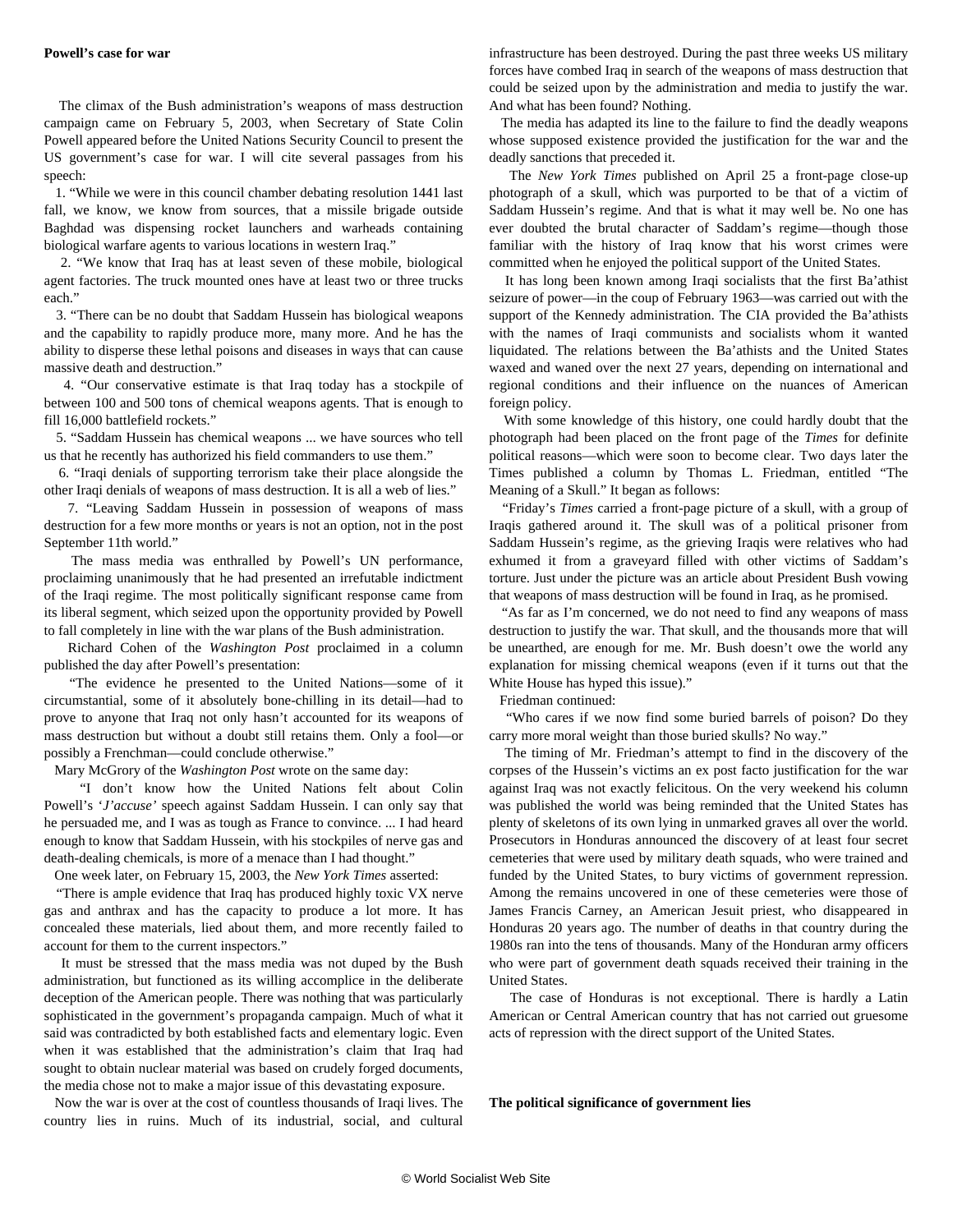But my purpose tonight is not to counterpose the crimes committed by puppet regimes of the United States to those of the Iraqi state under Saddam Hussein. Rather, I think that it is important that we dwell a bit longer on the deeper political significance of the fact that the war against Iraq was justified by the US government on the basis of lies, and that, when these lies are clearly exposed, the response of the American media is one of dismissive indifference, a big "So what."

 There has never been a golden age in American politics. The last genuinely and indisputably honorable administration in the history of the United States, wholly and unequivocally devoted to the highest democratic ideals, was that of Abraham Lincoln. And yet, a portrayal of modern American history as one vast and unending reactionary saga would be caricature of reality.

 Even within the framework of bourgeois politics, there have been not a few periods of momentous social struggles, in which democratic and egalitarian sentiments reverberated throughout broad strata of society. These sentiments found reflection even within the media, whose owners were still obliged to recruit at least some of their writers, broadcasters and editors from sections of the middle class who were sincere in their commitment to democratic principles.

 A generation ago it was still possible to find reporters and editors who actually believed that government lying should be exposed and condemned. The term "credibility gap"—referring to the chasm between the claims made by the Johnson administration to justify American involvement in Vietnam and the historical, political and social truths of that conflict—was so widely popularized by the media in the 1960s that it became a household phrase. A decade later, the lies of the Nixon administration—already shaken by the publication of the Pentagon Papers by the *New York Times*—culminated in the eruption of the Watergate scandal that forced the resignation of a criminal president.

 Now, it is apparent that the administration has lied grossly and openly to the American people and the entire world to justify the launching of a war that was, in any event, in violation of international law.

 But the exposure of this massive political lie does not produce condemnation, but new and even more insolent justifications in the media.

 We are dealing here with a serious political and social phenomenon that needs to be analyzed and explained. This situation is telling the American people something important and very disturbing about the nature of the society in which they are living.

 First, let us consider the objective significance of the political lie. It must be considered not as a moral problem, but rather as a social phenomenon. The lie is a manifestation of contradictions within society. When an individual lies, he does so to bridge or cover over the chasm between his personal interests and accepted social norms. The lie, in this sense, arises out of the inherent conflict between the individual and society. The extent, depth and acuteness of that conflict will determine the scope and severity of the lie—whether it assumes the form of a relatively benign and good-humored "white lie" or the more distressing form of perjured testimony.

 The lies told by a government are also the manifestations of contradictions—not those between the individual and society, but between social classes. In the final analysis, the state is an instrument of coercion that serves and protects the interests of the dominant class within society—that is, the capitalist class. But in a bourgeois democracy, that coercive role is mediated and to some considerable extent concealed by the elaborate political and legal superstructure that allows the state to appear as a more or less impartial arbiter of diverse class and social interests—serving the nation as a whole. The legitimacy of the state in the eyes of the broad mass of the population depends upon it being viewed in precisely this way—as the democratically elected representative of the people as a whole.

As long as economic and political conditions permit and even favor a

policy of class compromise, the democratic illusion is preserved—and the political lies of the state are kept within certain acceptable bounds. But in periods of increasingly acute social tensions, when the interests of social classes diverge ever more dramatically, the essential role of the state as an instrument of class rule tends more and more to erode the democratic veneer. It is precisely in such periods that the lies of the state assume an ever more blatant and odious character. That is, the function of the lie is to cover over the widening chasm between the interests of the ruling elite that controls the state and the broad mass of the population.

 The weapons of mass destruction campaign rose organically out of the need of the ruling elite to conceal from the broad mass of the American people the rapacious class interests that underlay the drive for war.

 What would a speech that honestly explained the reasons for war have sounded like? Let us imagine for a moment that Mr. Bush had decided to explain to the American people the real reasons for the war against Iraq. It might have gone something like this:

 *"My fellow Americans: Tonight the United States has initiated a massive bombardment of Iraq that will soon be followed by a ground invasion of that country's territory. Insofar as this action is in complete violation of international law, it is all the more necessary that I give you an honest explanation for the actions of your government.*

 *"As you know, most members of my cabinet have occupied very lucrative positions in major corporations, and quite a few of us are intimately connected with the oil industry. My dad, as you might know, made his fortune in that business and continues to follow it closely. The only serious job I ever held before entering politics was also in the oil business, and though I was not particularly successful, I am highly sensitive to its concerns. Our vice president, Dick Cheney, a good man, served recently as CEO of Halliburton and is still receiving annual payments of \$600,000 from that company, which plays a major role in the oil exploration business.*

 *"This makes my administration acutely sensitive to the problems of the international oil industry. Oil happens to be a finite resource and there are many who believe that the world will face critical shortages by 2025. So although there is a great deal of money to be made in the oil industry, our decision to go to war is not driven exclusively by personal considerations. We also think it is important that the United States secure its dominant world position by establishing through military means unrestricted access to the oil reserves of the Persian Gulf region.*

 *"As a matter of fact, plans for the conquest of Iraq have been in the works for about a decade. After the fall of the Soviet Union, it became pretty clear that no one could stop the United States from doing what it wanted; and so the United States began developing plans for establishing an unchallengeable position of global hegemony. In these plans, oil plays a big role and Iraq—which has the second largest proven oil reserves of any country in the world—became a prime target for attack. Of course, we couldn't just say that the United States wanted Iraq for its oil, so we had to come up with some other reason. That's how we all came up with the idea of weapons of mass destruction.*

 *"Especially after September 11, the weapons of mass destruction theme really came into its own. Frankly, we knew that Iraq had nothing to do with September 11—let alone with the anthrax attacks in the United States, which were carried out by some of the over-enthusiastic right-wing maniacs among my own supporters. But who's asking any questions?*

 *"Anyway, the war's getting started today. It will cost God-knows how many billions. But we figure that we can keep the planned tax cut and still pay for the war by implementing cuts in Medicare, Medicaid, Social Security, and education.*

 *"You probably won't like the consequences, but, hey, that's life. Anyway, 2004 is just around the corner, and we'll all pretend to have an election then.*

*"Thank you and God bless you all. My friends and I will take care of*